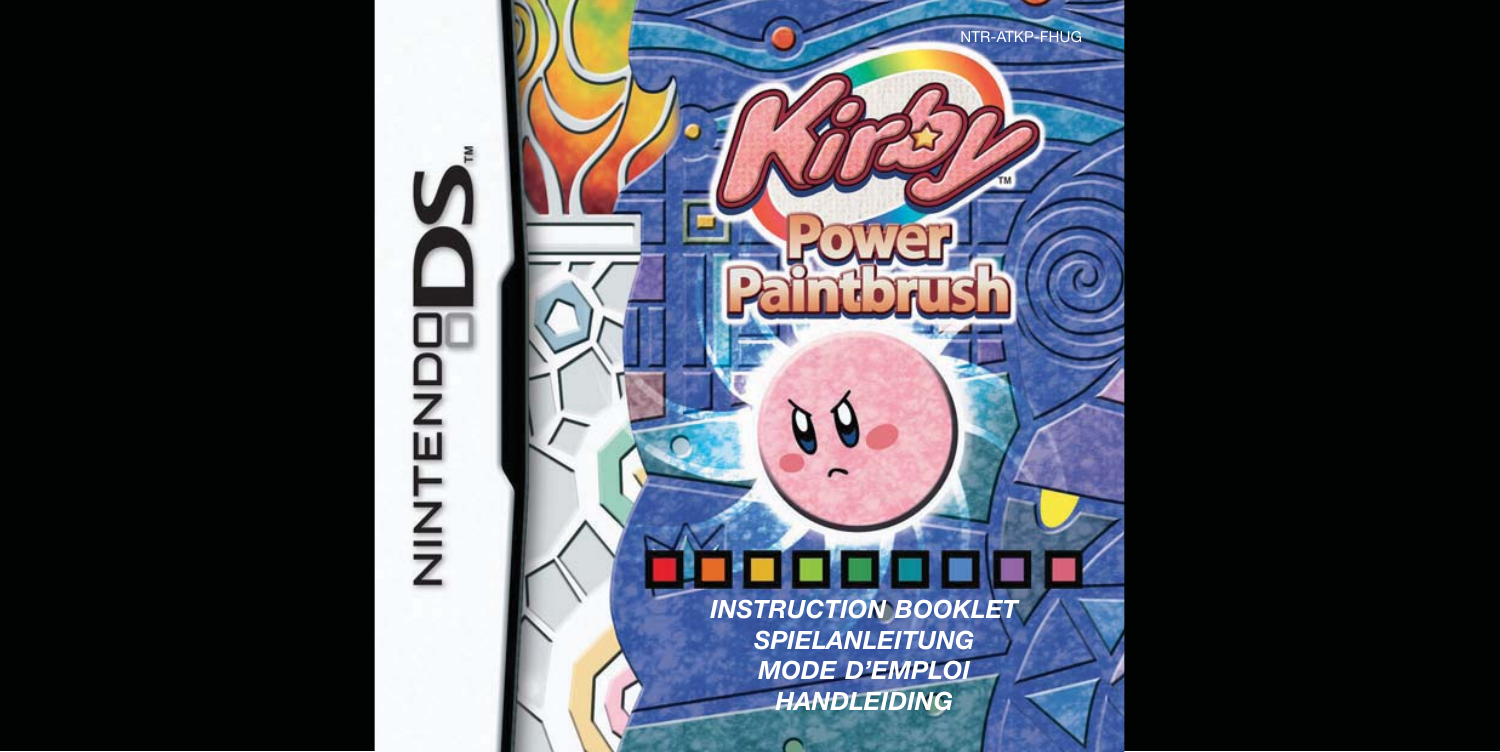#### [0705/FHUG/NTR]



Thank you for selecting the KIRBY™: POWER PAINTBRUSH Game Card for the Nintendo DS™ system.

Merci d'avoir choisi le jeu KIRBY™: LE PINCEAU DU POUVOIR pour la console de jeu Nintendo DS™.

IMPORTANT: Please carefully read the separate Health and Safety Precautions Booklet included with this product before using your Nintendo DS, Game Card, Game Pak or accessory. The booklet contains important health and safety information. Please read this instruction booklet thoroughly to ensure maximum enjoyment of your new game. It also contains important warranty and hotline information. Always save this book for future reference.

WICHTIG: Bitte lies die beiliegenden Gesundheits- und Sicherheitshinweise genau durch, bevor du den Nintendo DS, eine Nintendo DS-Karte, ein Spielmodul oder sonstiges Zubehör verwendest. Sie enthalten wichtige Gesundheits- und Sicherheitsinformationen. Bitte lies die Spielanleitung sorgfältig durch, damit du viel Freude an deinem neuen Spiel hast. Sie beinhaltet zudem wichtige Garantie- und Service-Informationen. Hebe diese Anleitung zum Nachschlagen gut auf.

IMPORTANT : Lisez attentivement le livret de précautions sur la santé et la sécurité séparé qui accompagne ce produit avant toute utilisation de votre Nintendo DS, d'une carte DS, d'une cartouche de jeu, ou d'un accessoire. Ce livret contient d'importantes informations sur la santé et la sécurité. Nous vous conseillons de lire attentivement le mode d'emploi avant de commencer à jouer afin de profiter pleinement de votre nouveau jeu ! Ce mode d'emploi contient également des informations sur la garantie et sur le service consommateurs. Conservez ce document pour référence ultérieure.

BELANGRIJK: lees, voordat je de Nintendo DS, de Game Card, spelcassette of het accessoire gebruikt, aandachtig de bijgesloten folder met gezondheids- en veiligheidsinformatie door. Deze folder bevat belangrijke gezondheids- en veiligheidsinformatie. Lees de handleiding goed door om zoveel mogelijk plezier aan dit spel te beleven. De handleiding bevat tevens belangrijke informatie over de garantie en de Nintendo Helpdesk. Bewaar de handleiding om er later nog iets in op te kunnen zoeken.

This Game Card will work only with the Nintendo DS system.

Diese Nintendo DS-Karte funktioniert ausschließlich mit dem Nintendo DS-System.

Cette carte DS ne peut être utilisée qu'avec la console de jeu Nintendo DS.

Deze Game Card werkt alleen met de Nintendo DS.

© 2005 HAL LABORATORY, INC. / NINTENDO.

ALL RIGHTS, INCLUDING THE COPYRIGHTS OF GAME, SCENARIO, MUSIC AND PROGRAM, RESERVED BY HAL LABORATORY, INC. AND NINTENDO. TM, ® AND THE NINTENDO DS LOGO ARE TRADEMARKS OF NINTENDO.

TOUS DROITS, Y COMPRIS LES COPYRIGHTS DU JEU, SCENARIO, MUSIQUE ET PROGRAMME, RESERVES PAR HAL LABORATORY, INC. ET NINTENDO. TM, ® ET LE LOGO NINTENDO DS SONT DES MARQUES DE NINTENDO. © 2005 NINTENDO.

This product uses the LC Font by Sharp Corporation. LCFONT, LC Font and the LC logo mark are trademarks of Sharp Corporation.

Ce produit utilise la fonte LC de Sharp Corporation. LCFONT, LC Font et le logo LC sont des marques de Sharp Corporation.

| <b>CONTENTS / SOMMAIRE</b> |  |  |  |  |  |  |  |  |  |
|----------------------------|--|--|--|--|--|--|--|--|--|
| English 4                  |  |  |  |  |  |  |  |  |  |
| Deutsch 34                 |  |  |  |  |  |  |  |  |  |
| Français 64                |  |  |  |  |  |  |  |  |  |
| Nederlands 96              |  |  |  |  |  |  |  |  |  |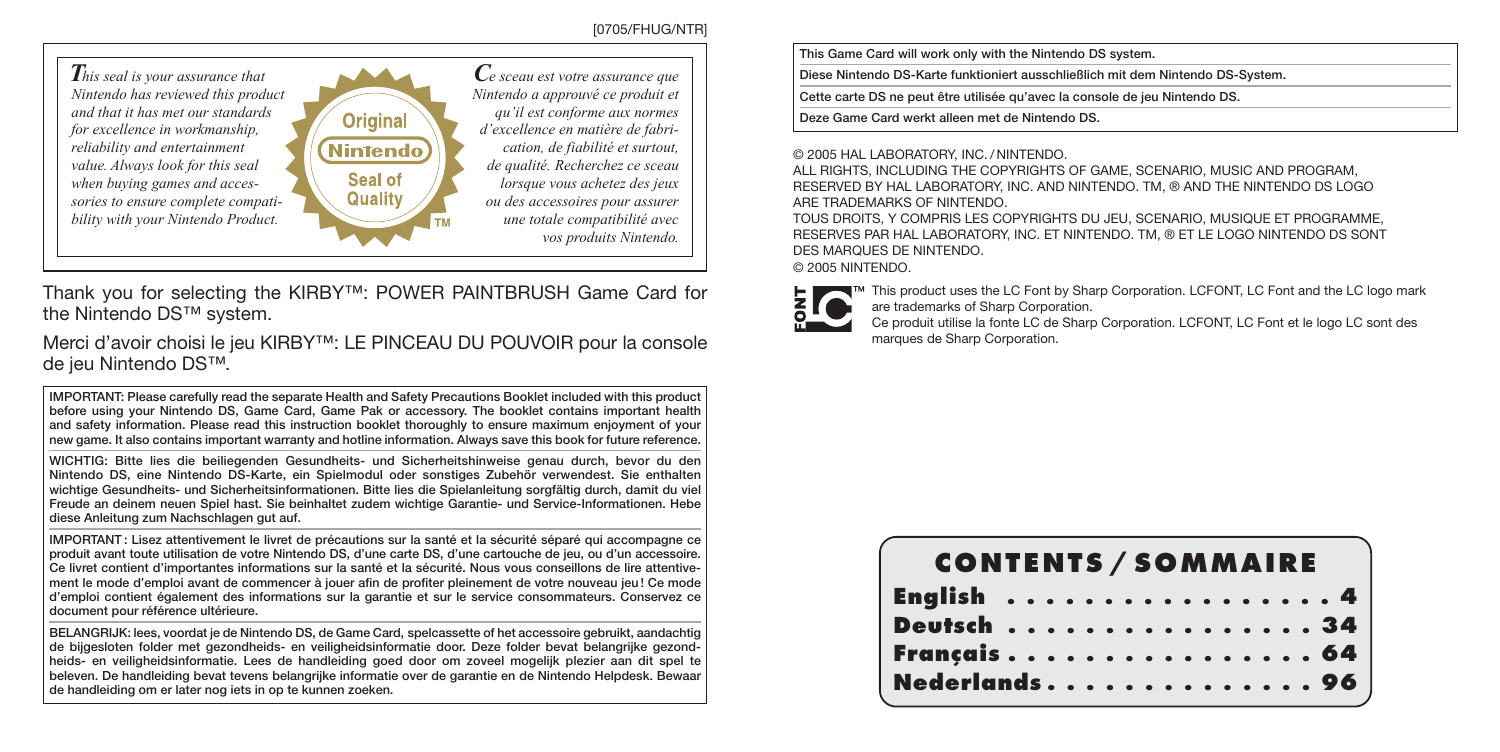

4

# Contents

| Getting Started | 5  |
|-----------------|----|
|                 |    |
| Touch Action    | 9  |
|                 | 14 |
| Rainbow Run     | 21 |
| Subgames        | 23 |
| Medal Swap      | 25 |
|                 | 26 |
|                 | 29 |



In this manual, screenshots with **blue** borders represent the game's Touch Screen. Screenshots with **purple** borders represent the Top Screen.

# Getting Started

Confirm that your Nintendo DS™ system is turned off and insert the KIRBY™: POWER PAINTBRUSH Game Card. Turn the POWER on and touch the Touch Screen after the **Health and Safety Screen** appears.

On the **Nintendo DS Menu Screen**, touch the KIRBY: POWER PAINTBRUSH NINTENDO Panel to start the game.

By setting the **Start-up Mode** of your Nintendo DS system to AUTO MODE, you can shorten this process. For more information, refer to the Nintendo DS Instruction Booklet.

Kirby: Power Paintbrush  $\bullet$ Notard **PICTOCHRT** There is no finite Pak **Virgin Saud** 

A HODHINE, HERETH OUR COCET. CODE DI AVRIC, DEAD THE MEN'T AND SAFETY PRECAUTIONS DODGLET **SOP MODERATE INFORMATION** AROUT YOUR HEALTH AND SAFETY TO GET AN EXTEN CORY FOR VIOLENCOM, OR OWING A siar recharging com Hundeburghets / Touch the Touch Screen to continu

5

The in-game language depends on the one that is set on the console. In this game you can choose between five different languages: English, German, French, Spanish and Italian. If your Nintendo DS system is already set to one of them, the same language will be displayed in the game. If your Nintendo DS system is set to another language, the in-game default language will be English. You can change the in-game language by changing the language setting of your console. For further instructions about how to change language settings please refer to the Nintendo DS Instruction Booklet.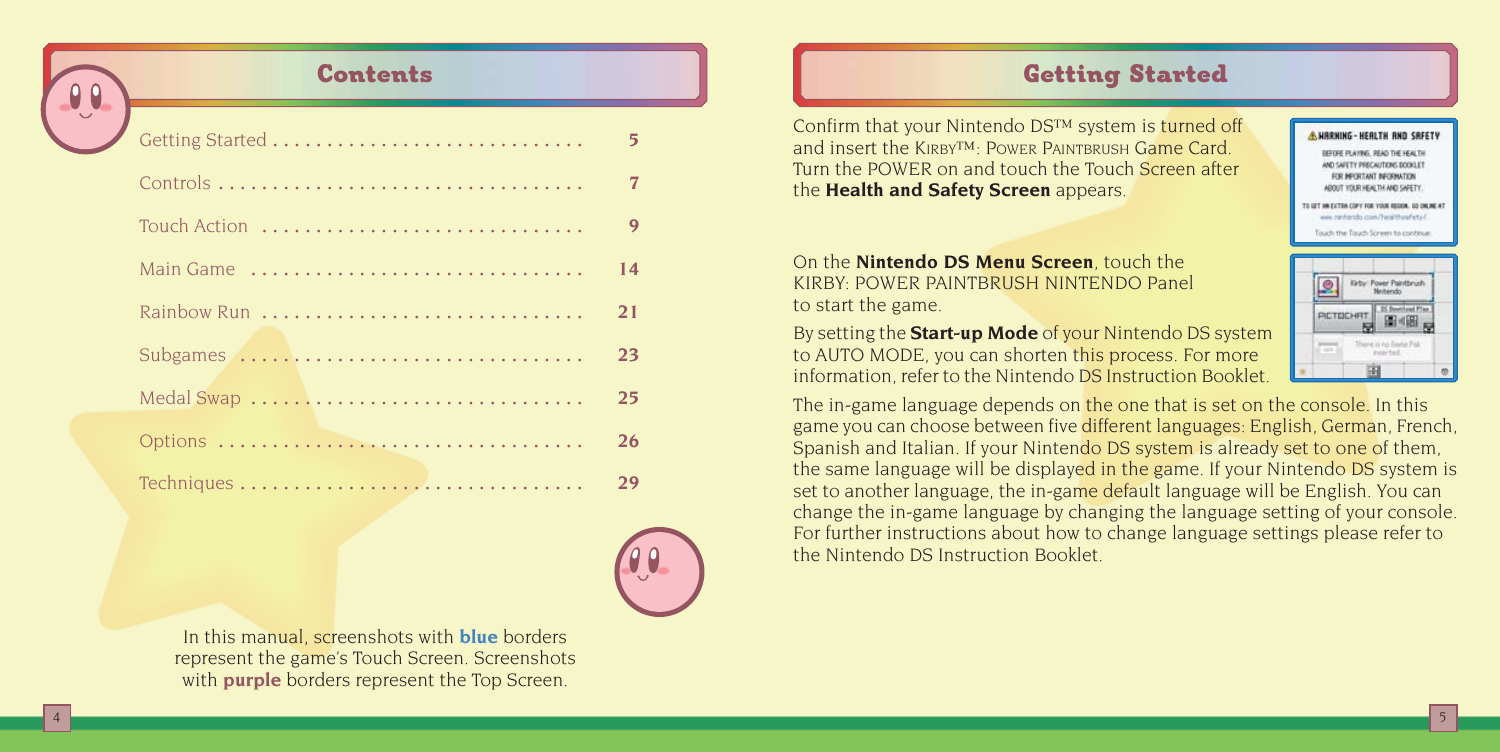# **File Select Screen**

File information is displayed on the Top Screen.

Choose the file you want to play and touch that file's icon.

File icons appear on the Touch Screen.



When you touch a file with saved data the **Game Select Screen** will appear. Touch a game name to begin. For more on game modes, see pages 14 –24. **MODOGEROOGOGEE CERRITA BARL** SERGERES 

When you touch a file with no saved data a new save file will be created. When you choose MAIN GAME you will be asked if you want to start TRAINING MODE.



For more on **Training Mode**, see pages 7 and 26.

# Controls

# **NOTE**

All in-game action is controlled via the Touch Screen.

# **Controlling with the Stylus**

The TRAINING option in the **Options Menu** offers the ability to view a quick game-play demonstration. For more information on controlling with the stylus, see pages 9-13.

| 何度有真白而白石        |  |
|-----------------|--|
| <b>SEUTHNES</b> |  |
| <b>TRAINING</b> |  |
| ۰               |  |
| DAHA            |  |
| PODNO TRST      |  |
|                 |  |

In **Training Mode**, control tips appear on the Top Screen and game-play examples appear on the Touch Screen.

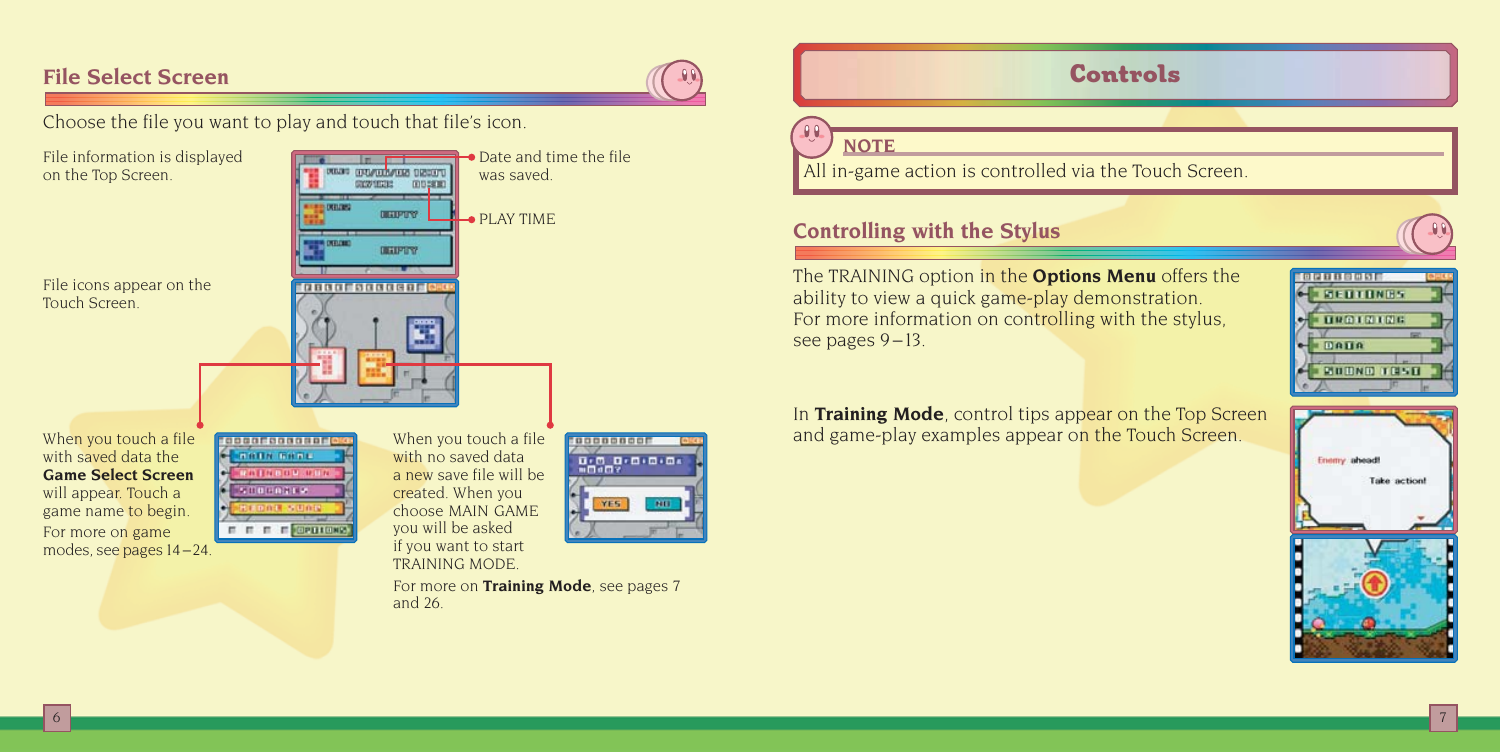# **The Pause Screen**

Press START to pause your game. If Kirby has a COPY ABILITY, information about that ability will be displayed, along with the following options: **CONTINUE** Touch this to continue playing your game.

**QUIT** Touch this to quit playing.



# **NOTE**

If you close the Nintendo DS while the POWER is on, it will automatically switch to power-saving **Sleep Mode**. It will resume normal mode when opened again.



Kirby is controlled entirely with the stylus and the Touch Screen.

#### **Rainbow Lines**

When you slide your stylus across the Touch Screen, you draw a RAINBOW LINE. When Kirby rides on rainbow lines, he rolls in the direction the line was drawn.



#### **Climb Up to a Ledge**

Draw a line up to a high ledge, and Kirby will roll right up to it.



#### **Change Direction**

When Kirby hits a vertical rainbow line, he rolls in the opposite direction.



 $8$  , and the set of the set of the set of the set of the set of the set of the set of the set of the set of the set of the set of the set of the set of the set of the set of the set of the set of the set of the set of th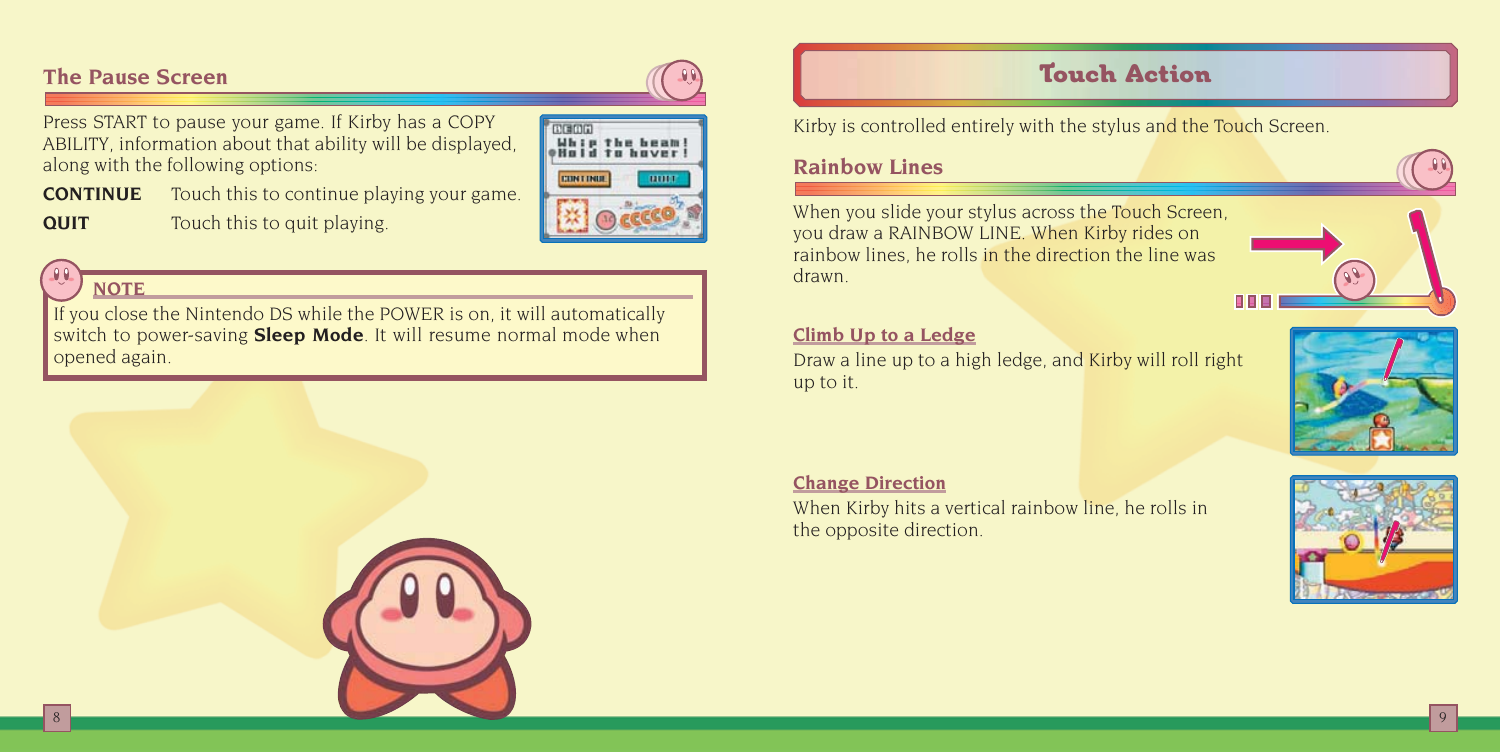#### **Guard Against Attacks**

Use RAINBOW LINES to protect Kirby from enemies and shots.





Kirby rolls in the direction the line was drawn. Each time you draw a RAINBOW LINE, your INK GAUGE on the Top Screen will be depleted. The gauge refills automatically whenever you aren't drawing lines. When Kirby is on the ground or on a ledge, it refills more quickly.



#### **Touch Dash**

When you touch Kirby with the stylus, Kirby will dash for a short distance. If he collides with an enemy while dashing, he will defeat the enemy.





Touch Kirby... Dash and Crash!



**NOTE**

If the enemy you defeated has an ability, Kirby can copy that ability.

For more on COPY ABILITIES, see page 17.

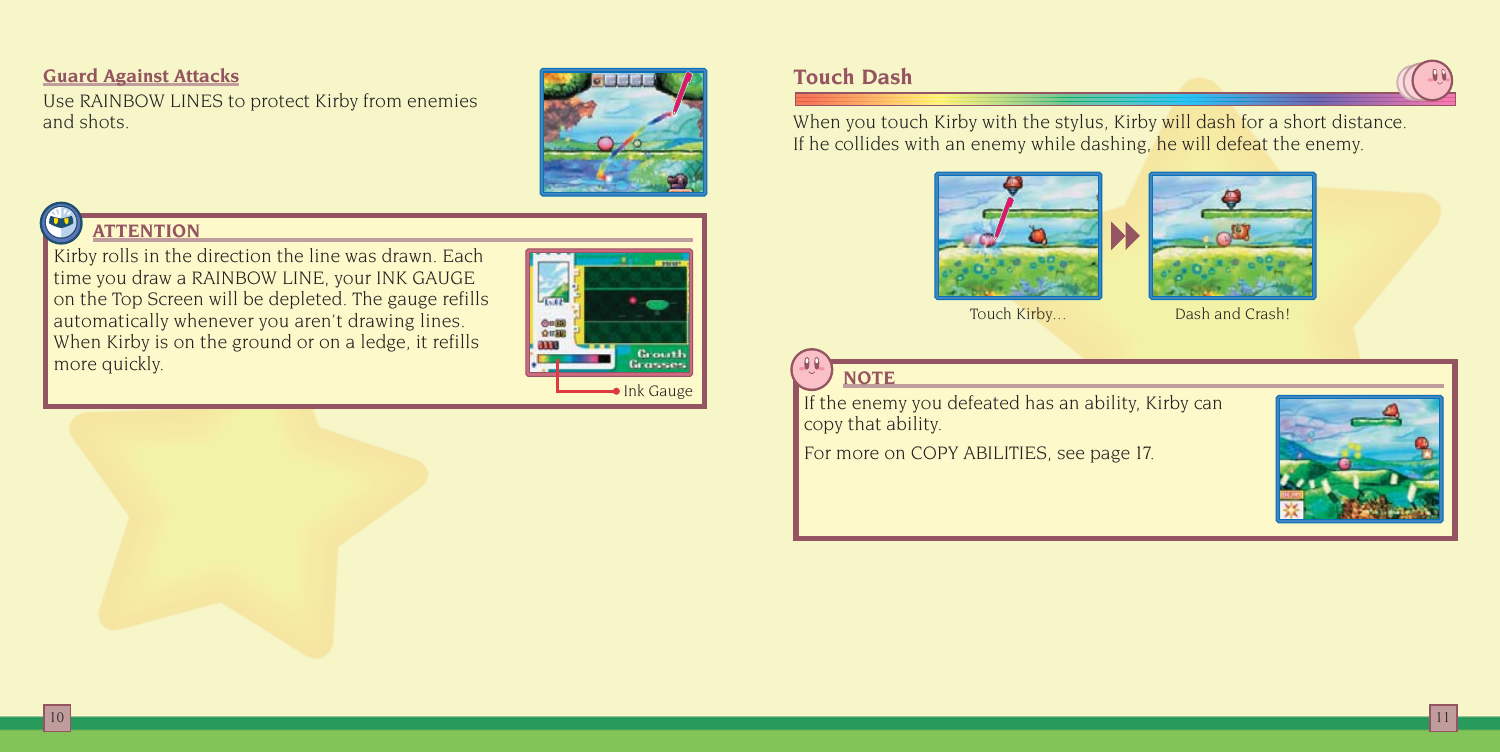### **Touch Enemies**

When you touch enemies with the stylus, they will be stunned.





Touch an enemy!



When it is stunned... ...Kirby gets away!







# **NOTE**

If an enemy is stunned, Kirby will defeat the enemy just by colliding with it – he doesn't even have to dash. If the enemy has an ability, Kirby can copy that ability.

For more on COPY ABILITIES, see page 17.

## **Touch Devices**

In each stage there are a number of devices. You can touch these devices with the stylus to break them or activate them.

For more on devices, see page 20.



#### **Star Block**



COPY ABILITIES can break some blocks. Touch large and small Star Blocks to break them.



**Bomb Blocks**



**Super Cannon**

Touch the purple switch to launch Kirby.

#### $\mathbf{u}$ **ATTENTION**

Touch an enemy! When it is stunned... ...collide with it! When ❯❯❯❯ appears on screen... touch the object!

Doing so will activate the object. After you touch an object with the W, the **W** won't be shown again.

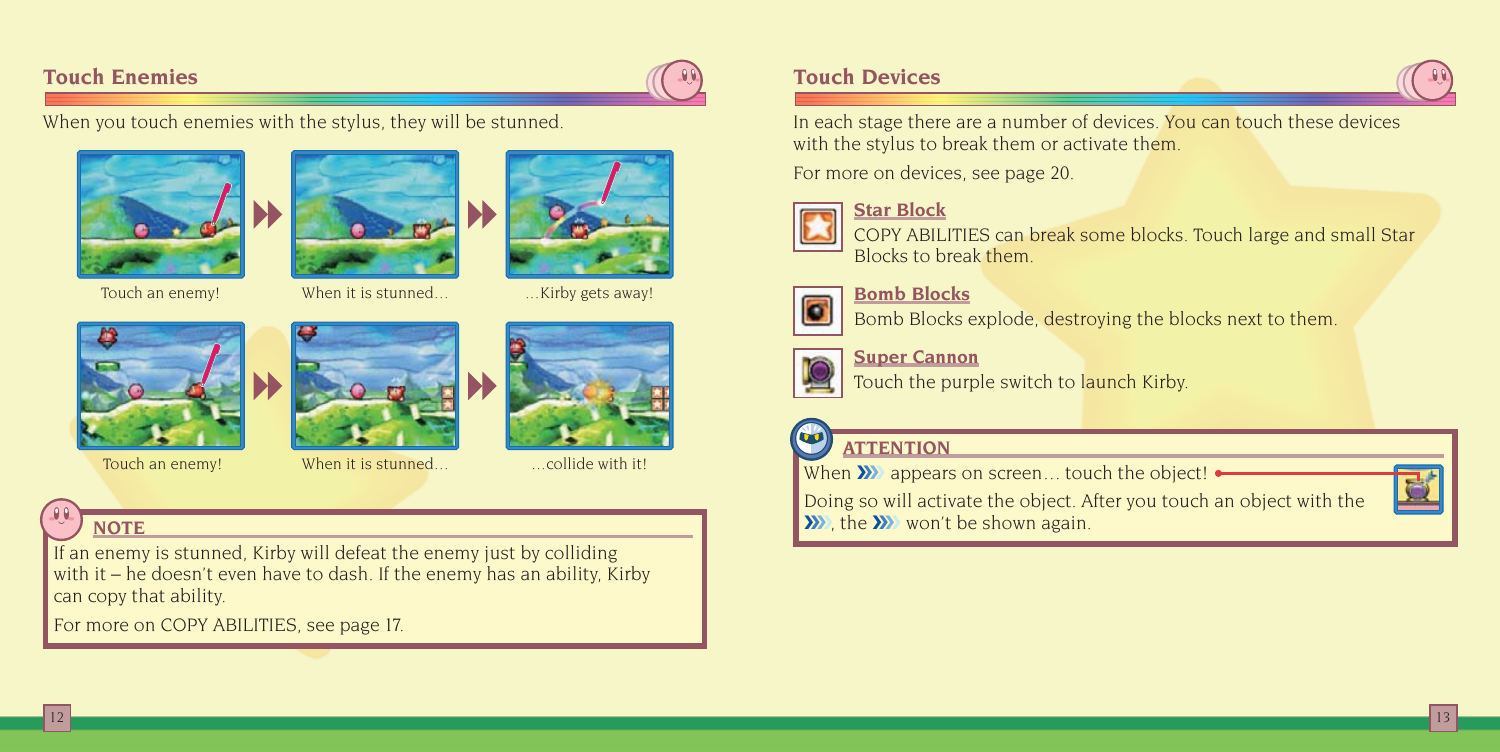# Main Game

Kirby is in ball form, so you have to control him as he adventures through the seven levels of the painting world.

## **The Game Screen**

Check the MAP shown on the Top Screen as you proceed through each stage. If Kirby's vitality drops to zero when you have no lives remaining, your game ends.

| Level                       |               |
|-----------------------------|---------------|
| <b>Remaining Lives</b>      |               |
| <b>Point Stars •</b>        |               |
| <b>Kirby's Vitality</b>     |               |
| <b>Ink Gauge</b>            | <b>Grouth</b> |
| <b>Point Star</b>           |               |
|                             |               |
|                             |               |
| <b>Kirby</b>                |               |
| Current COPY ABILITY .      |               |
| For more on Copy Abilities, |               |

#### **Kirby's Position**

#### $\rightarrow$  Map

The map shows the area surrounding Kirby's current location.

**Stage Name**

#### **Checkpoint**

If Kirby's vitality drops to zero, the game will resume from the last checkpoint Kirby touched.

If you lose all your lives or turn the Nintendo DS system off, you can't resume the game from the checkpoint.

# **Playing the Main Game**

#### **Choose a Level** 1

Slide the round table portion to change levels.



LEVEL 1

#### **Choose a Stage** 2

After you choose a level, please select the stage you would like to play by touching the Touch Screen.

MEDALS earned in the chosen stage.

Once you've cleared a stage, the word CLEAR will appear on the stage panel.

#### **Play** 3

4

Try to find your way to the goal in each stage.

### **The Jump Game and Boss Games**

Once you reach the goal, you can play in the JUMP GAME. After the final stage, you'll face a boss instead.

For details, see page 16.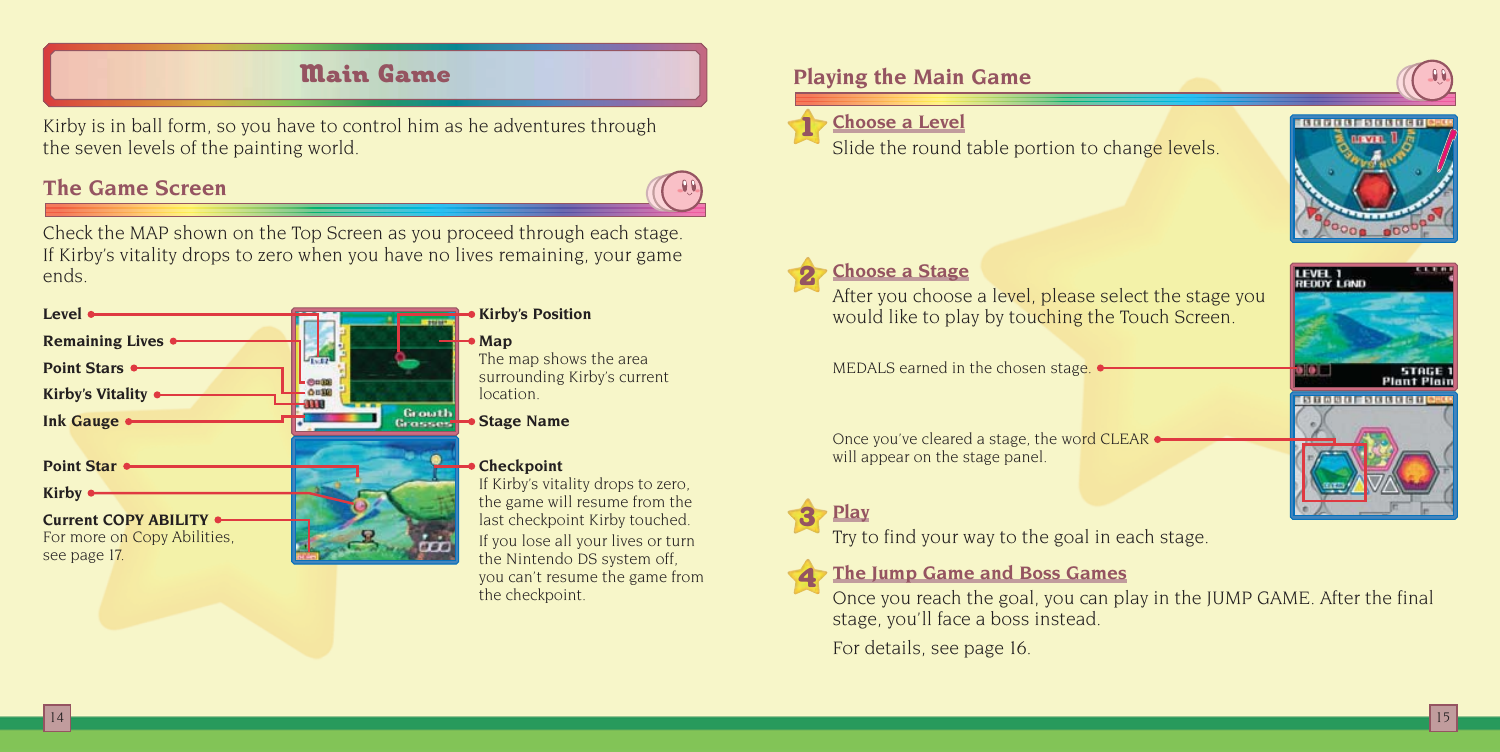# **The Jump Game and Boss Games**

#### **The Jump Game**

Give Kirby boosts and help him jump. You'll earn Point Stars based on how far he flies.

Kirby jumps at the end of his approach. Draw RAINBOW LINES while Kirby is in the air to help him fly farther.

#### **Boss Games**

Each BOSS GAME has two levels. Once you clear the second level, that Boss Game can be played as a Subgame.

For more on SUBGAMES, see page 23.

# **NOTE**

If you turn the game off or return to the **File Select Screen**, Kirby's remaining lives return to normal. When quitting a game, choose BACK on the **Game Select Screen** to end your game before turning the POWER off. Doing so will automatically save your game data.



 $(0.111)$  $[IMED]$ 

# **Copy Abilities**

If Kirby has no COPY ABILITY and he defeats an enemy who has an ability, Kirby will copy that ability. Touch Kirby to use his Copy Ability. There are many Copy Abilities besides those shown below.

# **Stone**

Transform into a heavy STONE to crush enemies and blocks or pound stakes.

#### **Spark**

Release an electrical SPARK from within your body and attack enemies with it. Touch and hold Kirby to make him stop in mid-air.

# **Balloon**



Touch Kirby to inflate into a BALLOON. He can inflate three times, each time into a slightly larger balloon. Bounce Kirby around while he holds his breath.

# **NOTE**

## **To get rid of a COPY ABILITY...**

Touch the ability panel! •

You can't get back that Copy Ability unless you defeat another enemy with that ability.





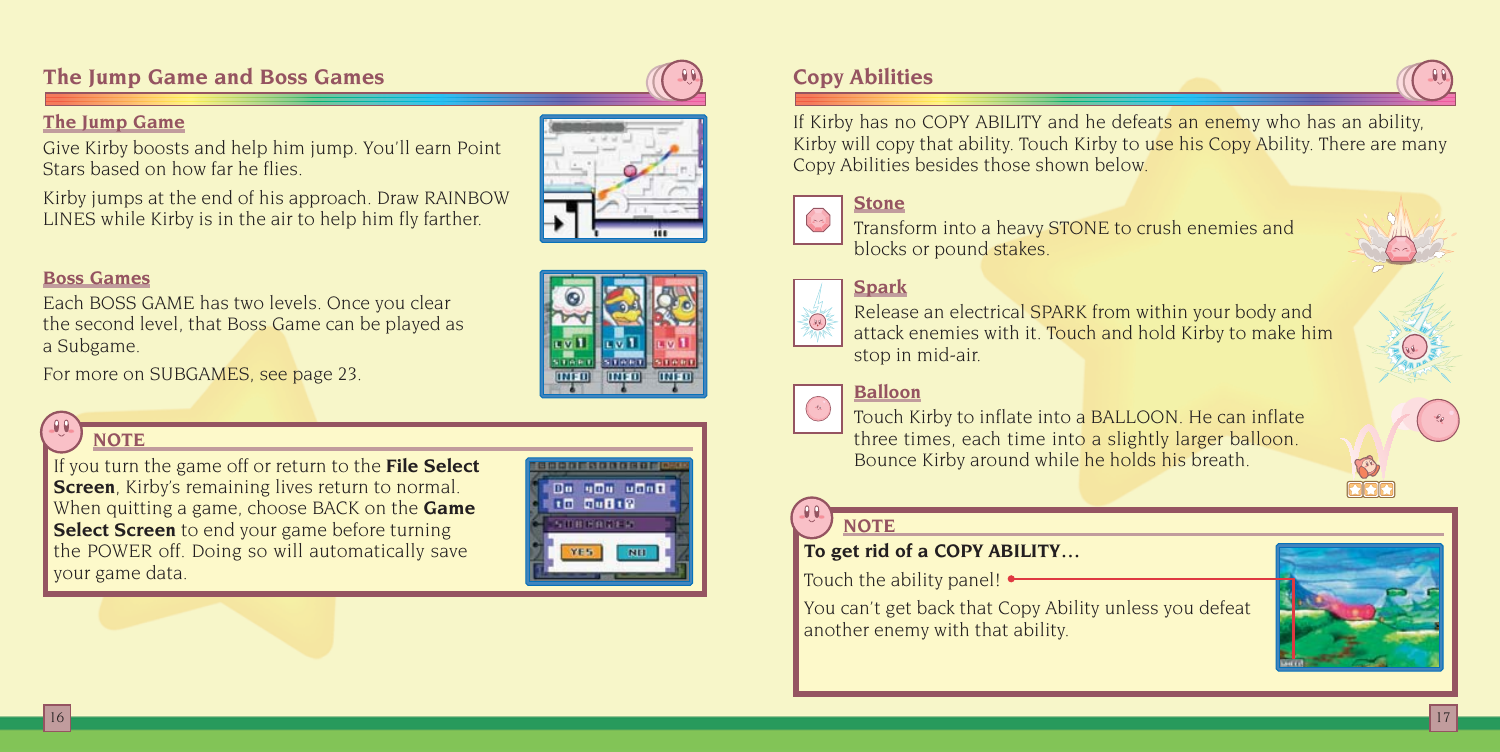#### **Enemies**

Many enemies appear in each of the different stages. The ones listed below are just some of them.



#### **Spear Waddle Dee**

When Kirby approaches, this Waddle Dee will toss spears at him.



# **Thudd**



Thudds fall from above and try to crush Kirby.



# When this enemy finds Kirby it will occasionally approach him. **Flame Shotzo**

Shotzos attack by spitting flames. RAINBOW LINES can protect Kirby from them.



# **Blado**

This enemy circles in a single area and attacks with its sharp blades.



Touching enemies like Thudd and Blado will not stun them. Also, RAINBOW LINES cannot protect against some falling enemies, like Thudd.

#### **Items**

There are many different items waiting to be found. If you see any in the stages try to get them.



**Energy Drink** This item replenishes some of Kirby's vitality.



**Maxim Tomato** Get this to replenish all of Kirby's vitality.



Get a 1UP to earn an extra life.



**Point Star**







18 19

Get MEDALS in both the MAIN GAME and in RAINBOW RUN.

# **NOTE**

**NOTE NOTE** *NOTE NOTE NOTE NOTE NOTE NOTE NOTE NOTE NOTE NOTE NOTE NOTE NOTE NOTE NOTE NOTE NOTE NOTE NOTE NOTE NOTE NOTE NOTE*

For more on the Medal Swap, see page 25.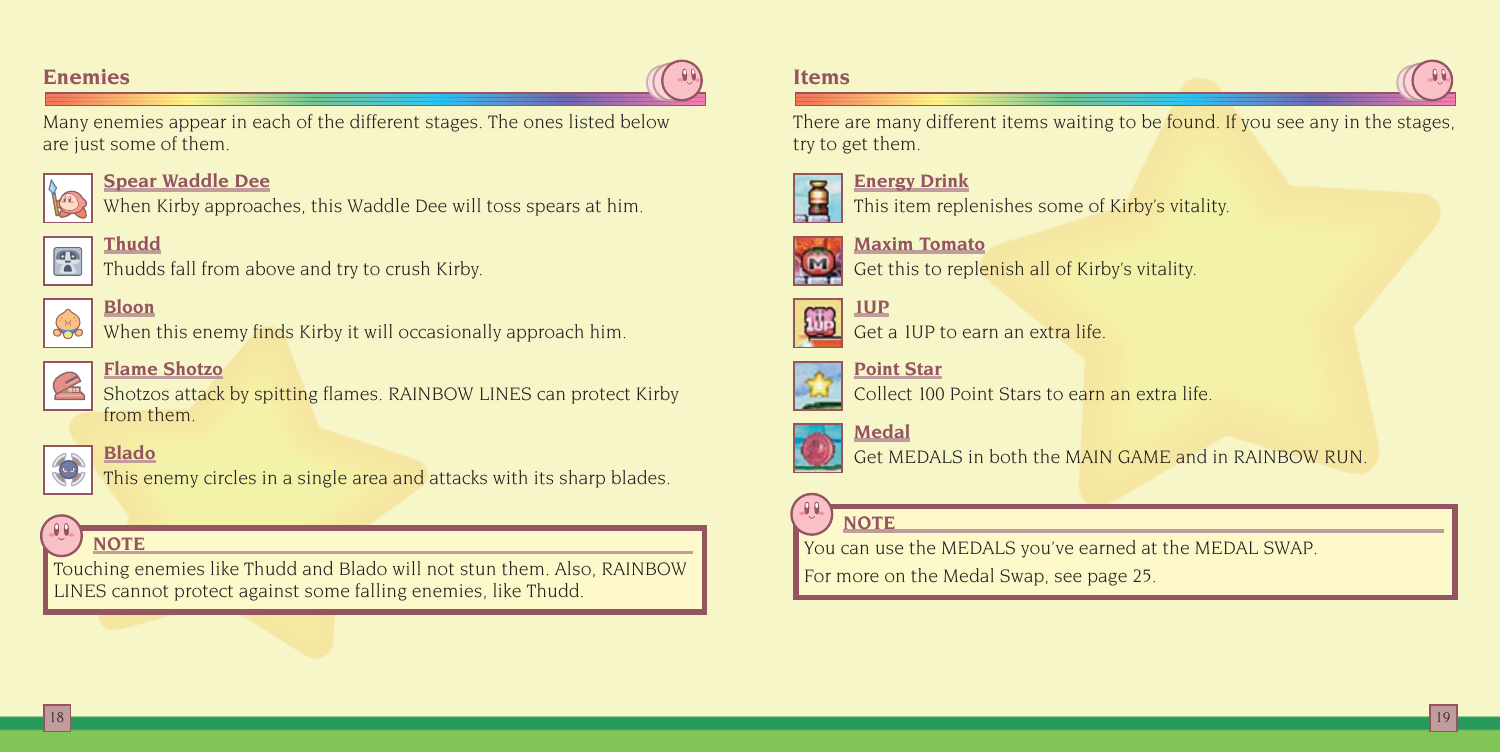## **Stage Devices**

There are many special devices in the stages besides the ones introduced on page 13, and there are still more besides the ones listed below.

#### **Big Switches and Action Blocks**

If you activate a big switch, an action block of the same colour will be destroyed.



#### **Colour Shutters**

These walls will rise when the panel colours have all been matched.

#### **Lanterns**

If Kirby is able to find and touch a lantern on pitch black stages... the entire stage will be lit up for a brief period of time.

#### **Lasers**

Kirby takes damage whenever a laser hits him. Draw RAINBOW LINES to protect Kirby and get him safely past the laser.







# Rainbow Run

New trials await in the levels you've cleared in the MAIN GAME. Are you ready for the challenge?

### **Playing Rainbow Run**

Just as in the MAIN GAME, choose a stage and level to proceed to the **Trial Menu**. Choose a trial and touch it, then play much like you would in the MAIN GAME. You will earn MEDALS based on whether you pass the trial you've chosen.





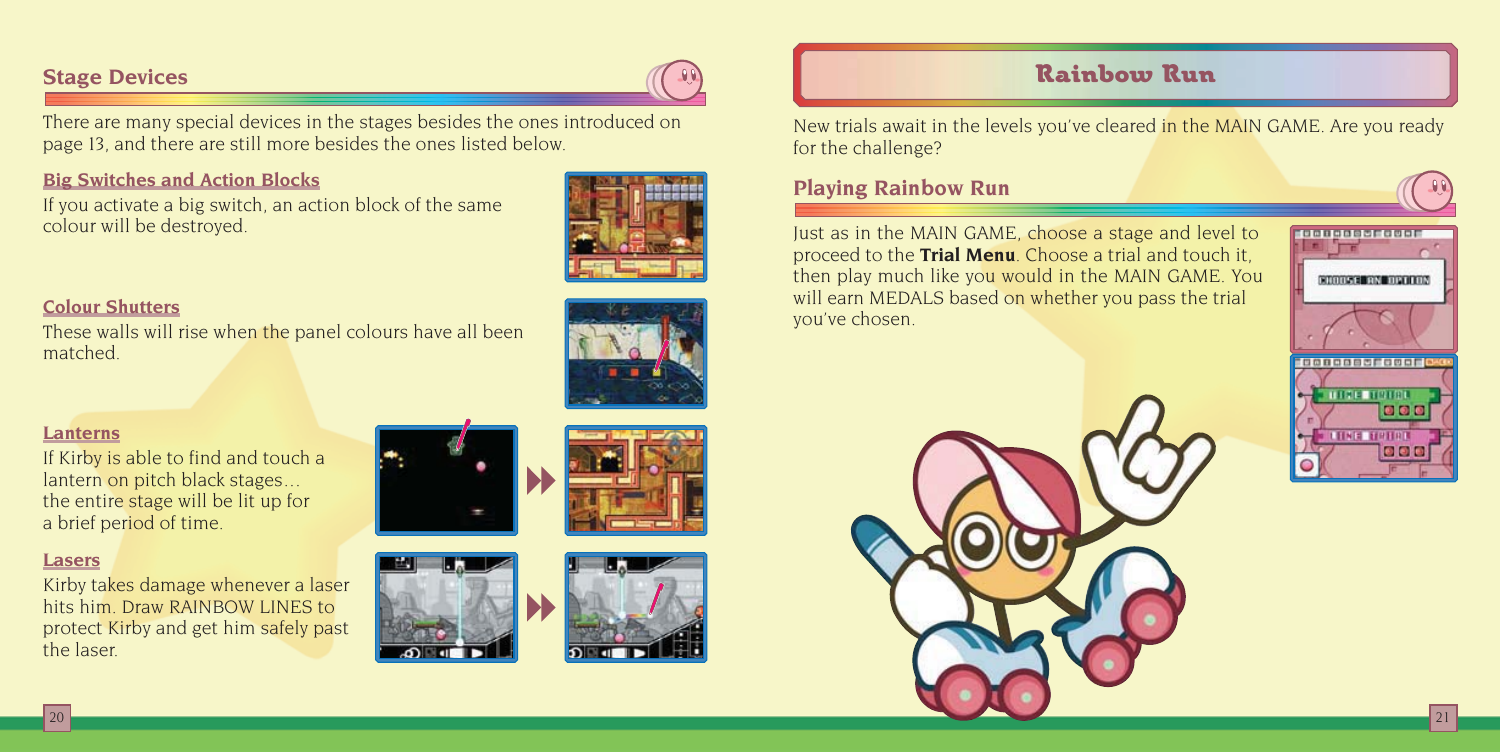#### **Time Trial**

As soon as you start, a clock appears. Try to reach the end of the stage as quickly as possible. You can earn up to three medals, depending on your time.



#### **Line Trial**

Each time you draw a RAINBOW LINE, the ink in the bottle decreases. Try to use as little ink as possible to reach the goal. You can earn up to three medals.

# **Drawless to score** 0400- $\begin{array}{c} 0.150m \\ + 0.150m \\ + 0.150m \end{array}$  $10065 - 1$ **TINE TR**

# Subgames

These three games feature simple rules, and they are quite fun to play! Beat level two of the Boss Games in the MAIN GAME to play them.

#### **Block Attack**

Use the stylus to draw PADDLES, bouncing Kirby into blocks so he can break them. Defeat all the enemies to move on to the next stage.



#### **Cart Run**

Slide the rail generator up and down to adjust your track height, and race to the end. If enemies or Dedede's hammer hit you, you'll take damage and your speed will drop.



Get food to boost your speed.

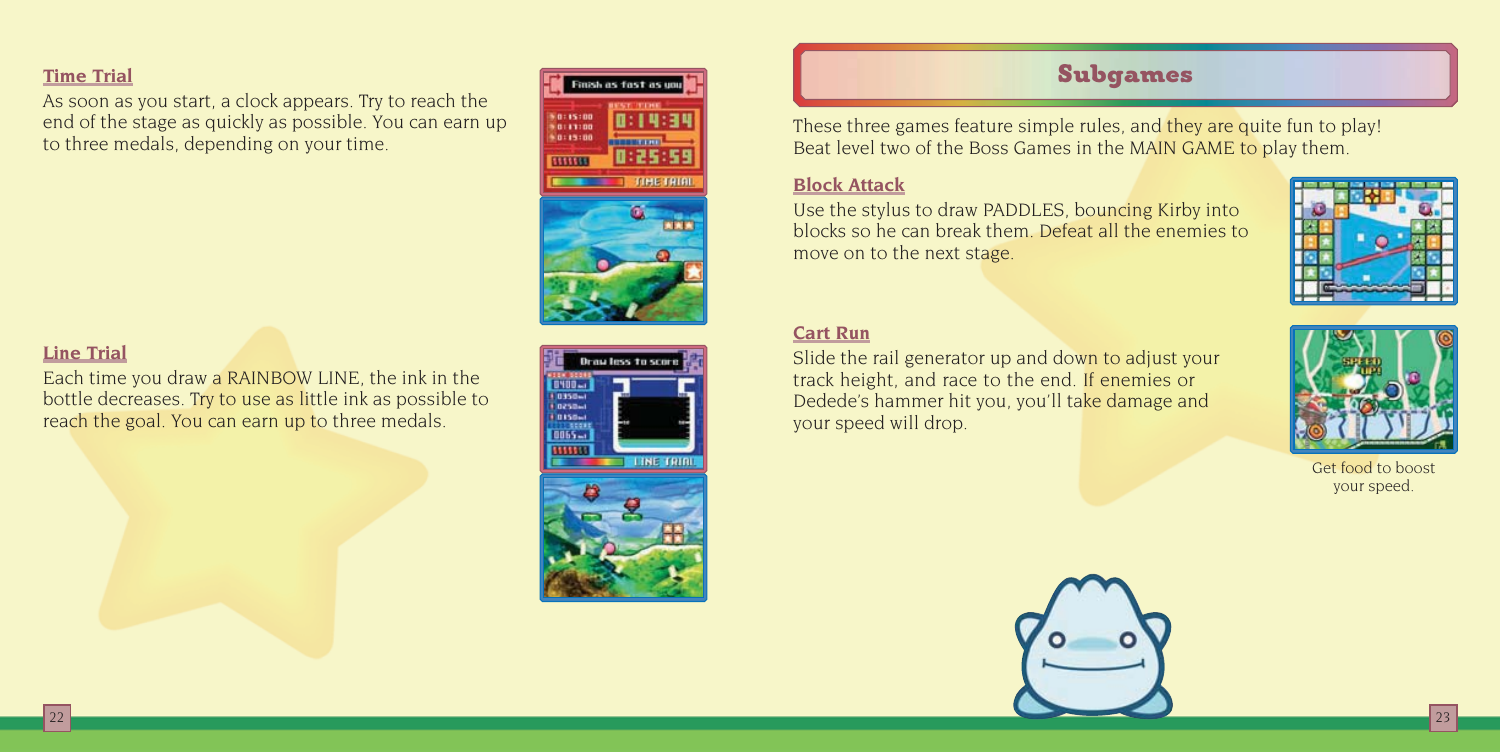#### **Paint Panic**

Draw the picture in the same order as Paint Roller before Kirby rolls all the way to the right edge or before the Bomber catches him.



# **ATTENTION**

If Kirby's vitality runs out, the game ends. In CART RUN and BLOCK ATTACK, the game will also end when time runs out.

# Medal Swap

Use the MEDALS earned in the MAIN GAME and in RAINBOW RUN to get prizes hidden inside blocks.

# **Choose a Block and Break it**

Touch a block to break it. Each time you touch a block it costs you one medal. The PLATES hidden in the blocks have prizes on them!

| 特面向同门<br><b>Belde Ds</b>              | Some blocks have character balls hidden<br>in them that can be used instead of Kirby. |
|---------------------------------------|---------------------------------------------------------------------------------------|
| atu casts<br><b>PIE DEL</b><br>197036 | · Usable MEDALS/Collected MEDALS                                                      |
|                                       | $\bullet$ PLATE                                                                       |
|                                       | • Slide up and down to scroll.                                                        |
| 077                                   | • MEDALS needed to break.                                                             |
|                                       | <b>Block</b>                                                                          |

# **ATTENTION**

There are some blocks that cannot be broken until certain conditions have been met.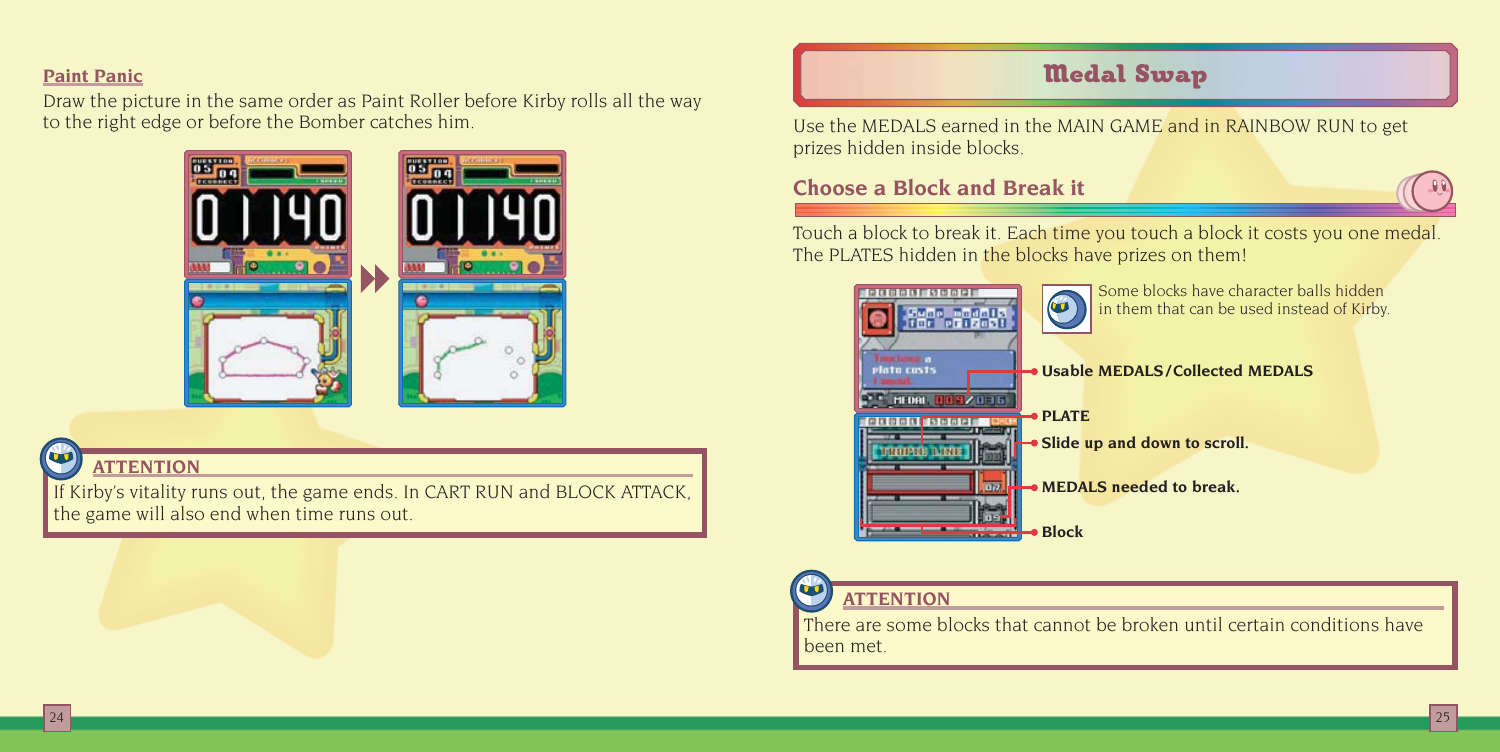#### **Settings**

Change the style of your RAINBOW LINES with INK TYPE. The SOUND setting changes how sound is output while you play.



For more on PICTOCHAT, see page 27.

#### **Training**

Learn the basics of game-play. To quit during the TRAINING video, press START and touch QUIT on the **Pause Menu**.

#### **Data**

Choose this option to erase the contents of the selected file.

#### **Sound Test**

The SOUND TEST lets you listen to the MUSIC and SOUND effects in the game.

#### **Erasing all Saved Data**

When the screen on the right appears after powering-on the game, press the A Button  $+$  B Button  $+$  X Button  $+$  Y Button  $+$ L Button + R Button to erase all saved data.



# **Options PictoChat Privacy Information**

PictoChat™ is not an internet application. However, when using PictoChat you can communicate with up to 15 other Nintendo DS users within range of your Nintendo DS (approximately 20 metres). Such users will be able to see your nickname and messages. To protect your privacy, do not give out personal information such as last name, phone number, age, e-mail or home address when communicating with others.

An adult should assist children with system setup and instruct them not to use personal information. PictoChat does not block messages from strangers. Similar to unmonitored internet chat rooms, children should be warned about receiving messages from, or communicating with strangers.

During system setup, whatever date you choose to enter as your month/ day of birth (year is not asked for), an "It's your birthday" message will be communicated in the chat room on that date.

For more information, visit http: //dsprivacy.nintendo-europe.com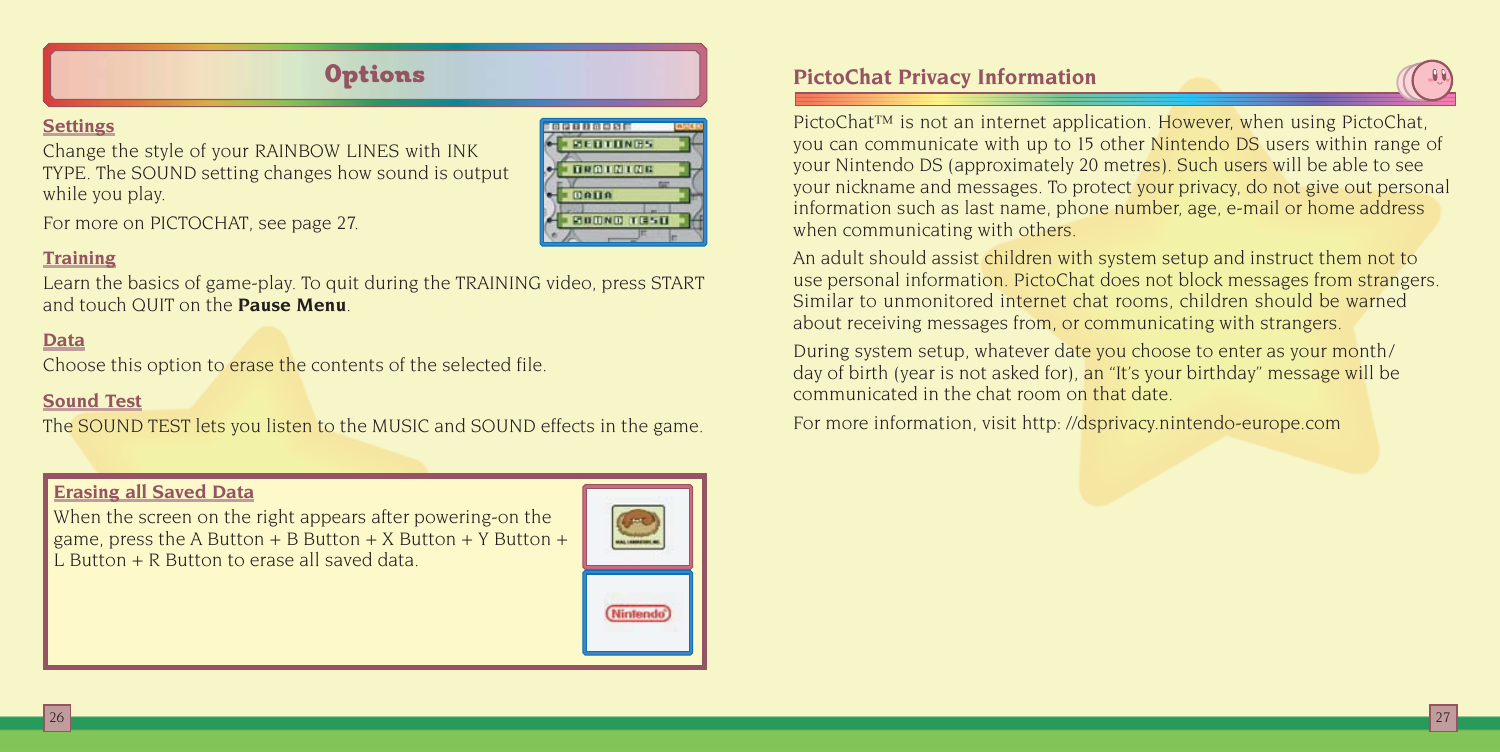## **PictoChat Search**

If you turn the PICTOCHAT SEARCH option on under SETTINGS in the **Options Menu**, while you are playing, your Nintendo DS system will search for active PICTOCHAT chat rooms nearby and let you know when it finds one.

When gamers nearby are using PictoChat this icon  $\Box$  will appear in the upper-left corner of the Touch Screen.





isici di Title je isli **Marian Learner Information Section RF**  $\frac{1}{10}$   $\frac{1}{10}$   $\frac{1}{10}$ **FOR YOU AN ACCOUNT SHOPS Find PictoChatters** 

#### **Joining the PictoChat Chat Room**

If your system locates an active PictoChat chat room and you want to join in, touch the  $\Box$  that appears on screen. When the screen on the right appears, touch YES. Your Nintendo DS system will automatically POWER off. Unsaved progress will be lost. If you choose NO, you can return to your game.



Once your Nintendo DS system has powered off, turn the system on again and activate PictoChat from the **Nintendo DS Menu Screen**. Make sure the **Start-up Mode** of your system is set to MANUAL MODE. For information on using PictoChat and how to set up the **Start-up Mode**, see your Nintendo DS Instruction Booklet.

# **Techniques**

### **Using Rainbow Lines Adeptly**

If you draw two RAINBOW LINES, the first one will disappear quickly. To avoid this problem, instead of drawing two lines to protect Kirby from two enemies, draw one line that protects him from both, as shown below.

Drawing two lines causes the first to vanish quickly.



Instead, draw one line that wraps around Kirby to protect him from both enemies.



### **Using Rainbow Lines Underwater**

When you want Kirby to dive underwater, draw rainbow lines down from above to guide Kirby deeper into the water. Otherwise, he will try to surface.

To make Kirby dive down from the surface...



...use rainbow lines to push him under.